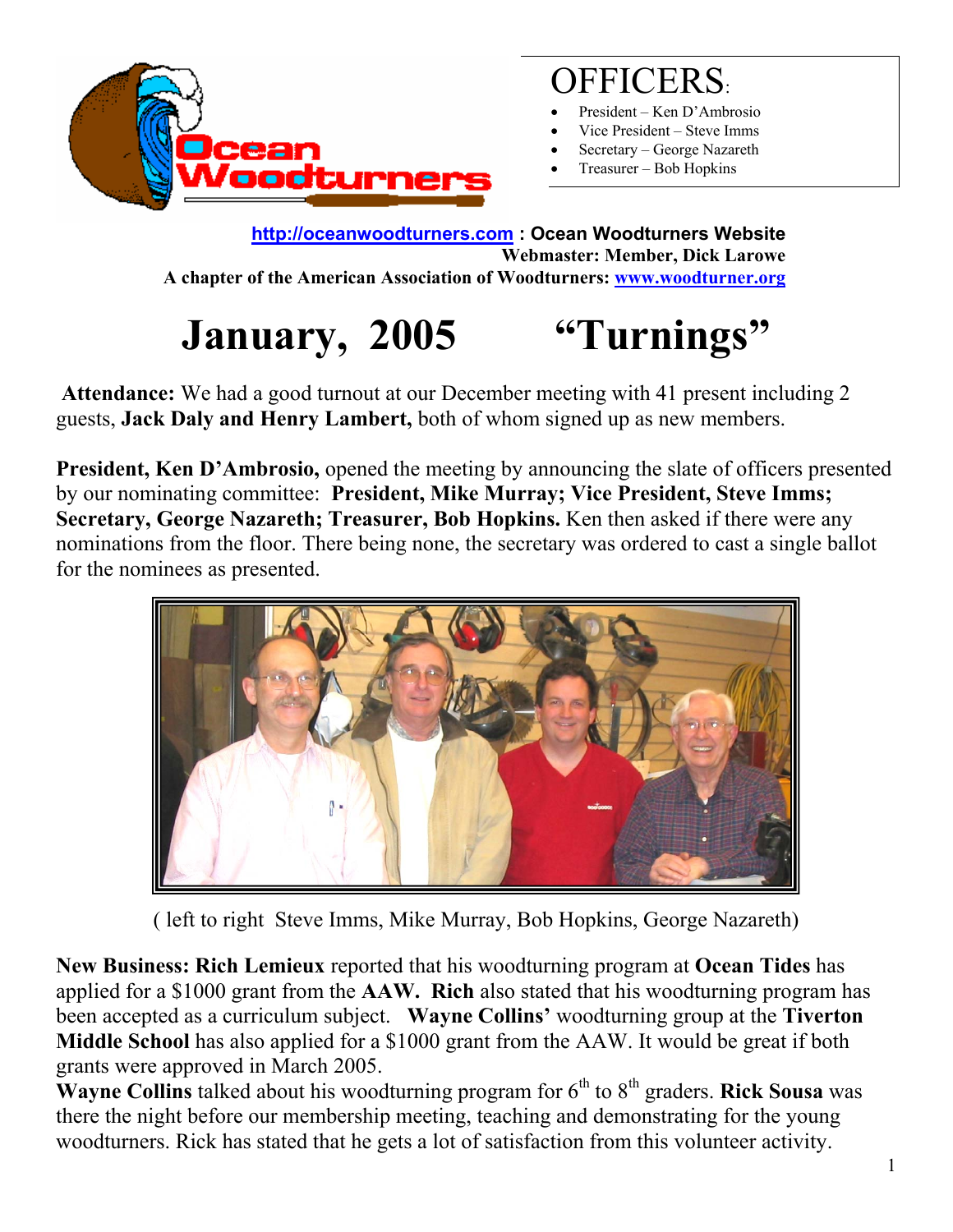**Rick Sousa** was featured in a three page article in the **January, 2005 issue of Rhode Island Monthly.** The article was written by a woman who took the beginning woodturning class at **Woodcraft** which Rick teaches. Get a copy if you can to read this interesting article.

**Treasurer's report: Bob Hopkins** reported a balance of \$1692.56 in our checkbook. He also was accepting payment for \$10 dues for 2005. He still has more sandpaper kits for pen turning.

**Dick Larowe,** our Webmaster, attended his first meeting in 1 ½ years. Dick, who lives in Connecticut, is physically handicapped, and is fearful of driving on desolate roads at night. Tony Bancalari, who also lives in CT, agreed to bring Dick to some of our meetings.

**Emilio Iannuccillo,** who secures our paid demonstrators, stated that **Angelo Iafrate** was able to get **Jean Francois Escoulen,** a French woodturner who specializes in eccentric turning. His website is [www.escoulen.com](http://www.escoulen.com/) . Your secretary has polled those members who have e-mails and 14 out of 18 replies were in the affirmative for securing him for next July. July  $16<sup>th</sup>$  &  $17<sup>th</sup>$  have been confirmed, so please mark your calendars.

**George Nazareth,** your secretary, was given a card of appreciation signed by all the students in Wayne Collins' woodturning group. I accepted it in behalf of all the members of the Ocean Woodturners.

W realling Happy Chrismahanu Kurumaakal ~ Courtney Cosarove Especially your Joshua and Typtin little corner of it Michael Lopez<br>Hyle Messing Thanks I bue had a blast<br>Mary Christmes Thanks Greg marshal' Nick Soores Brent mindall

**Dues are now due for 2005 Pay your dues at the meeting or mail your \$10 check to Bob Hopkins, 31 Bethany Rd, Wakefield, RI 02879 Make checks out to Ocean Woodturners**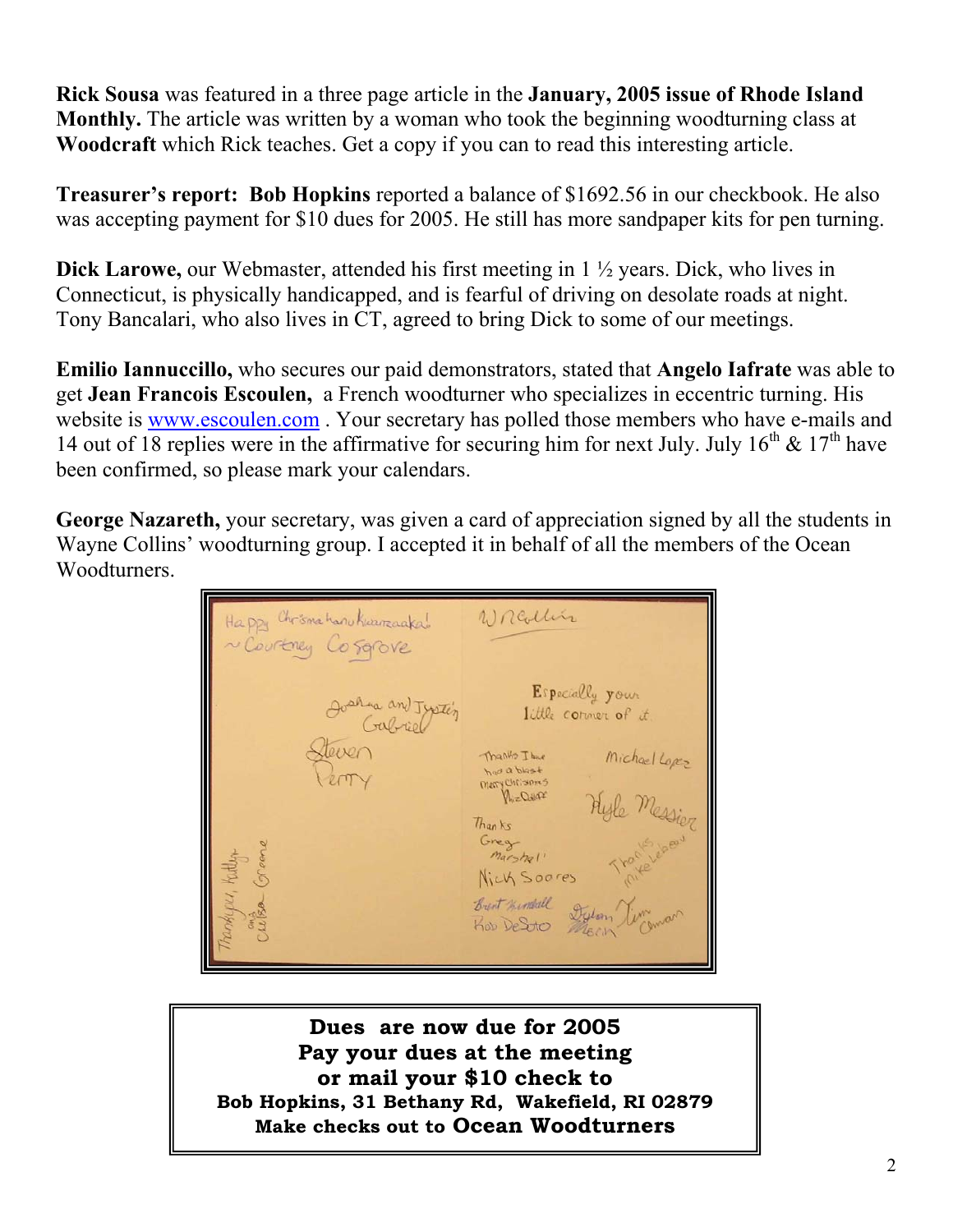## **Demonstration**



Rick Sousa filled in at the last minute for Ernie Grimes who called in sick. Rick demonstrated his skillful technique for turning small bowls with the bowl gouge. He also demonstrated his jig and techniques for sharpening the bowl gouge on his 8 inch, 1800 RP M grinder.

**Show and Tell** 



**Ken D'Ambrosio:** a rough natural edged bowl of an African wood from the Serengetti **George Nazareth:** a thin –walled segmented bowl of Walnut, Maple, and Cherry **Richard Murphy:** 2 lidded boxes and 1 raised cup **Greg Marshall:** a stained cherry small bowl with outside darkened with steel wool and vinegar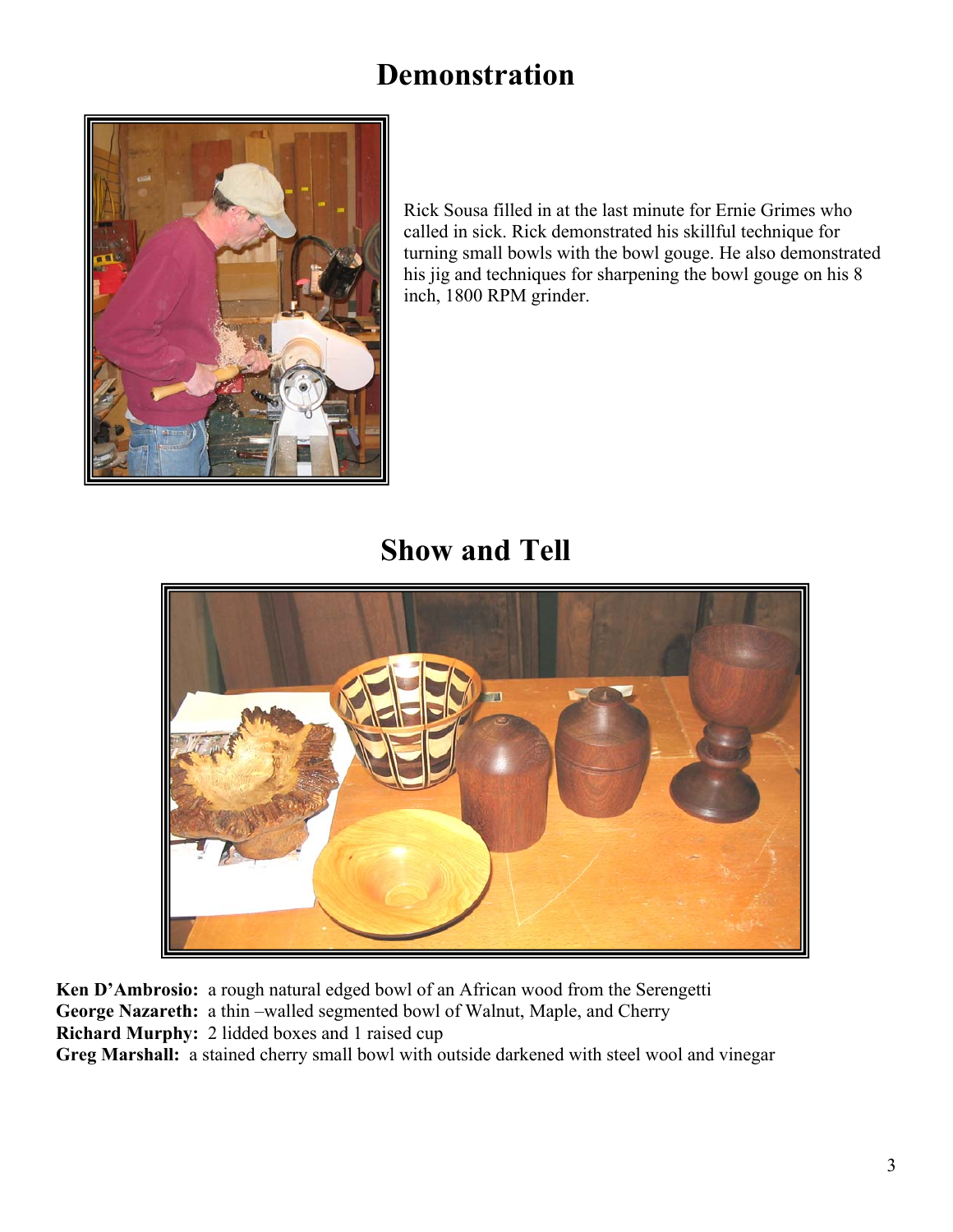

**Curt Mason:** a Black Walnut candle stick and snuffer **Mike Murray:** a vase of Maple Burl **Bill Mershon:** a bowl of Bubinga wood finished with Minwax wipe-on poly



**Mike Murra** a blue colored bowl of er w/ silver and copper leafing **y:** A Black dyed Cherry bowl with exotic leafing



finished with oil and Butchers wax. **Tim Dawes**: 3 bowls of Mysterious Origin,

Figured Maple bowl. **Larry Dunklee** holding his



## **Next Meeting**

Thursday, January 20, 2005 At Woodcraft, E . Greenwich, RI

Demonstration by Ernie Grimes Assisted by Anthony Scuncio "Sharpening"